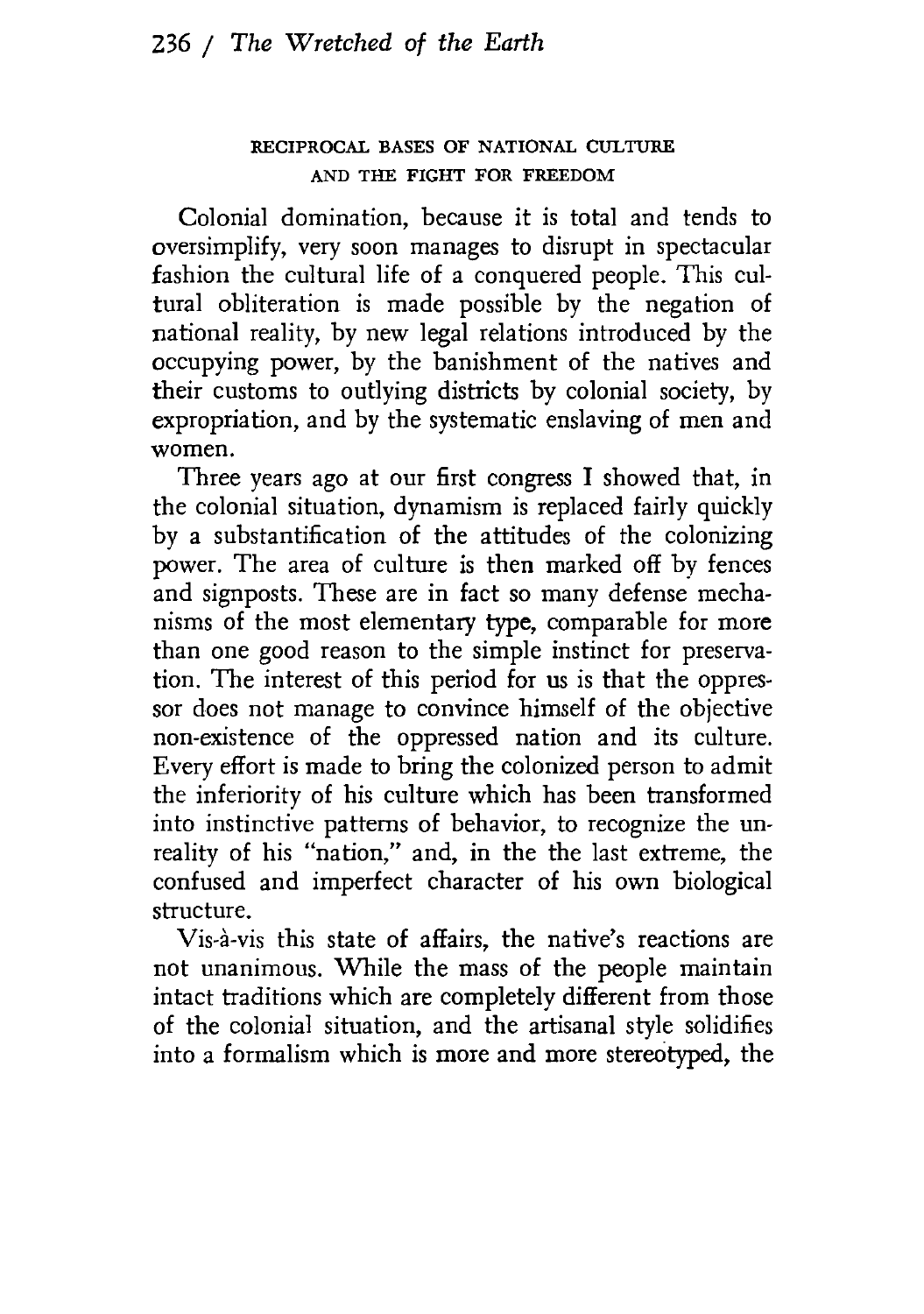intellectual throws himself in frenzied fashion into the frantic acquisition of the culture of the occupying power and takes every opportunity of unfavorably criticizing his own national culture, or else takes refuge in setting out and substantiating the claims of that culture in a way that is passionate but rapidly becomes unproductive.

The common nature of these two reactions lies in the fact that they both lead to impossible contradictions. Whether a turncoat or a substantialist, the native is ineffectual precisely because the analysis of the colonial situation is not carried out on strict lines. The colonial situation calls a halt to national culture in almost every field. Within the framework of colonial domination there is not and there will never be such phenomena as new cultural departures or changes in the national culture. Here and there valiant attempts are sometimes made to reanimate the cultural dynamic and to give fresh impulses to its themes, its forms, and its tonalities. The immediate, palpable, and obvious interest of such leaps ahead is nil. But if we follow up the consequences to the very end we see that preparations are being thus made to brush the cobwebs off national consciousness, to question oppression, and to open up the struggle for freedom.

A national culture under colonial domination is a contested culture whose destruction is sought in systematic fashion. It very quickly becomes a culture condemned to secrecy. This idea of a clandestine culture is immediately seen in the reactions of the occupying power which interprets attachment to traditions as faithfulness to the spirit of the nation and as a refusal to submit. This persistence in following forms of cultures which are already condemned to extinction is already a demonstration of nationality; but it is a demonstration which is a throwback to the laws of inertia. There is no taking of the offensive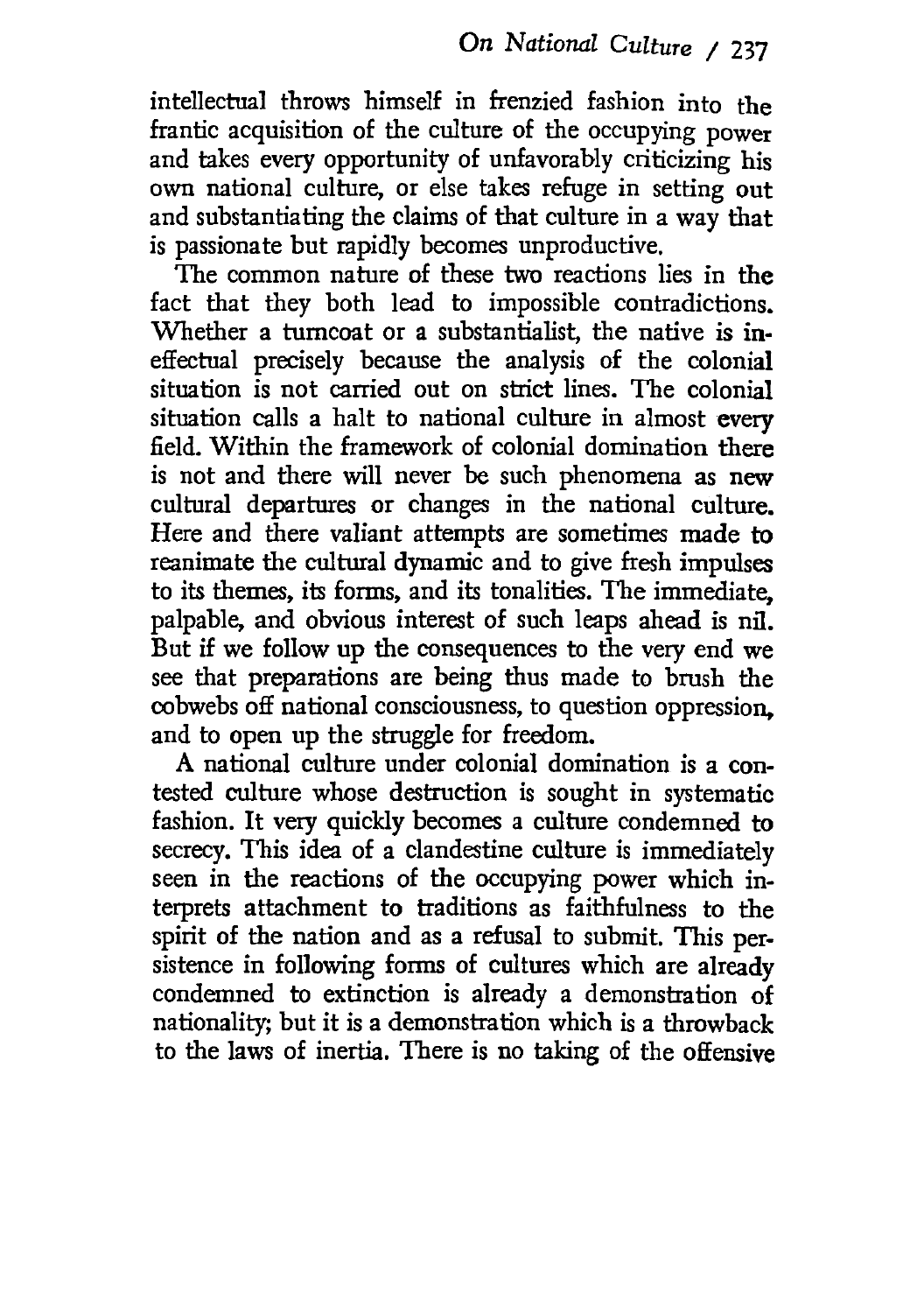and no redefining of relationships. There is simply a concentration on a hard core of culture which is becoming more and more shrivelled up, inert, and empty.

By the time a century or two of exploitation has passed there comes about a veritable emaciation of the stock of national culture. It becomes a set of automatic habits, some traditions of dress, and a few broken-down institutions. Little movement can be discerned in such remnants of culture; there is no real creativity and no overflowing life. The poverty of the people, national oppression, and the inhibition of culture are one and the same thing. After a century of colonial domination we find a culture which is rigid in the extreme, or rather what we find are the dregs of culture, its mineral strata. The withering away of the reality of the nation and the death pangs of the national culture are linked to each other in mutual dependence. This is why it is of capital importance to follow the evolution of these relations during the struggle for national freedom. The negation of the native's culture, the contempt for any manifestation of culture whether active or emotional, and the placing outside the pale of all specialized branches of organization contribute to breed aggressive patterns of conduct in the native. But these patterns of conduct are of the reflexive type; they are poorly differentiated, anarchic, and ineffective. Colonial exploitation, poverty, and endemic famine drive the native more and more to open, organized revolt. The necessity for an open and decisive breach is formed progressively and. imperceptibly, and comes to be felt by the great majority of the people. Those tensions which hitherto were non-existent come into being. International events, the collapse of whole sections of colonial empires and the contradictions inherent in the colonial system strengthen and uphold the native's combativity while promoting and giving support to national consciousness.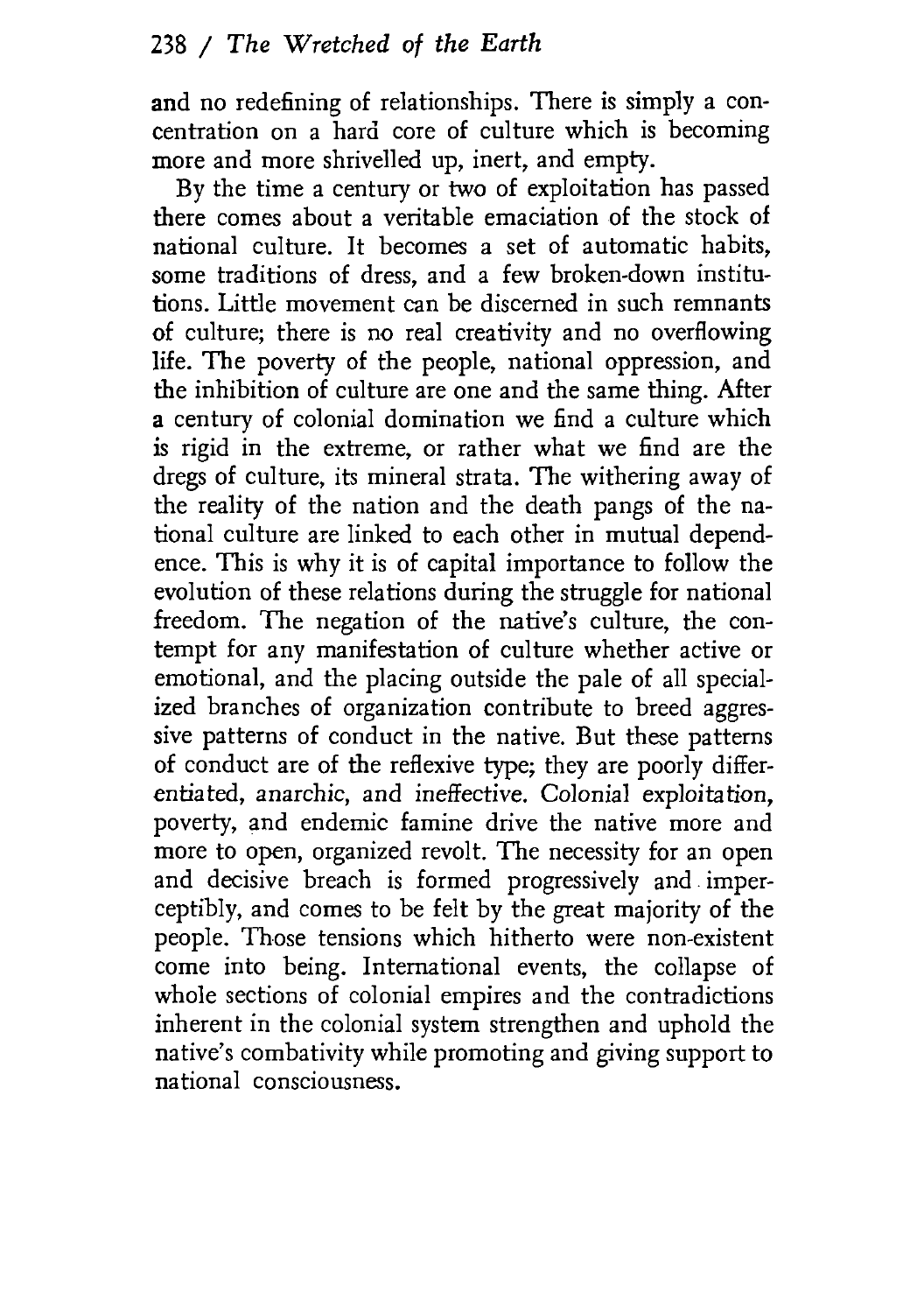These new-found tensions which are present at all stages in the real nature of colonialism have their repercussions on the cultural plane. In literature, for example, there is relative overproduction. From being a reply on a minor scale to the dominating power, the literature produced by natives becomes differentiated and makes itself into a will to particularism. The intelligentsia, which during the period of repression was essentially a consuming public, now themselves become producers. This literature at first chooses to confine itself to the tragic and poetic style; but later on novels, short stories, and essays are attempted. It is as if a kind of internal organization or law of expression existed which wills that poetic expression become less frequent in proportion as the objectives and the methods of the struggle for liberation become more precise. Themes are completely altered; in fact, we find less and less of bitter, hopeless recrimination and less also of that violent, resounding, florid writing which on the whole serves to reassure the occupying power. The colonialists have in former times encouraged these modes of expression and made their existence possible. Stinging denunciations, the exposing of distressing conditions and passions which find their outlet in expression are in fact assimilated by the occupying power in a cathartic process. To aid such processes is in a certain sense to avoid their dramatization and to clear the atmosphere.

But such a situation can only be transitory. In fact, the progress of national consciousness among the people modifies and gives precision to the literary utterances of the native intellectual. The continued cohesion of the people constitutes for the intellectual an invitation to go further than his cry of protest. The lament first makes the indictment; and then it makes an appeal. In the period that follows, the words of command are heard. The crystallization of the national consciousness will both disrupt literary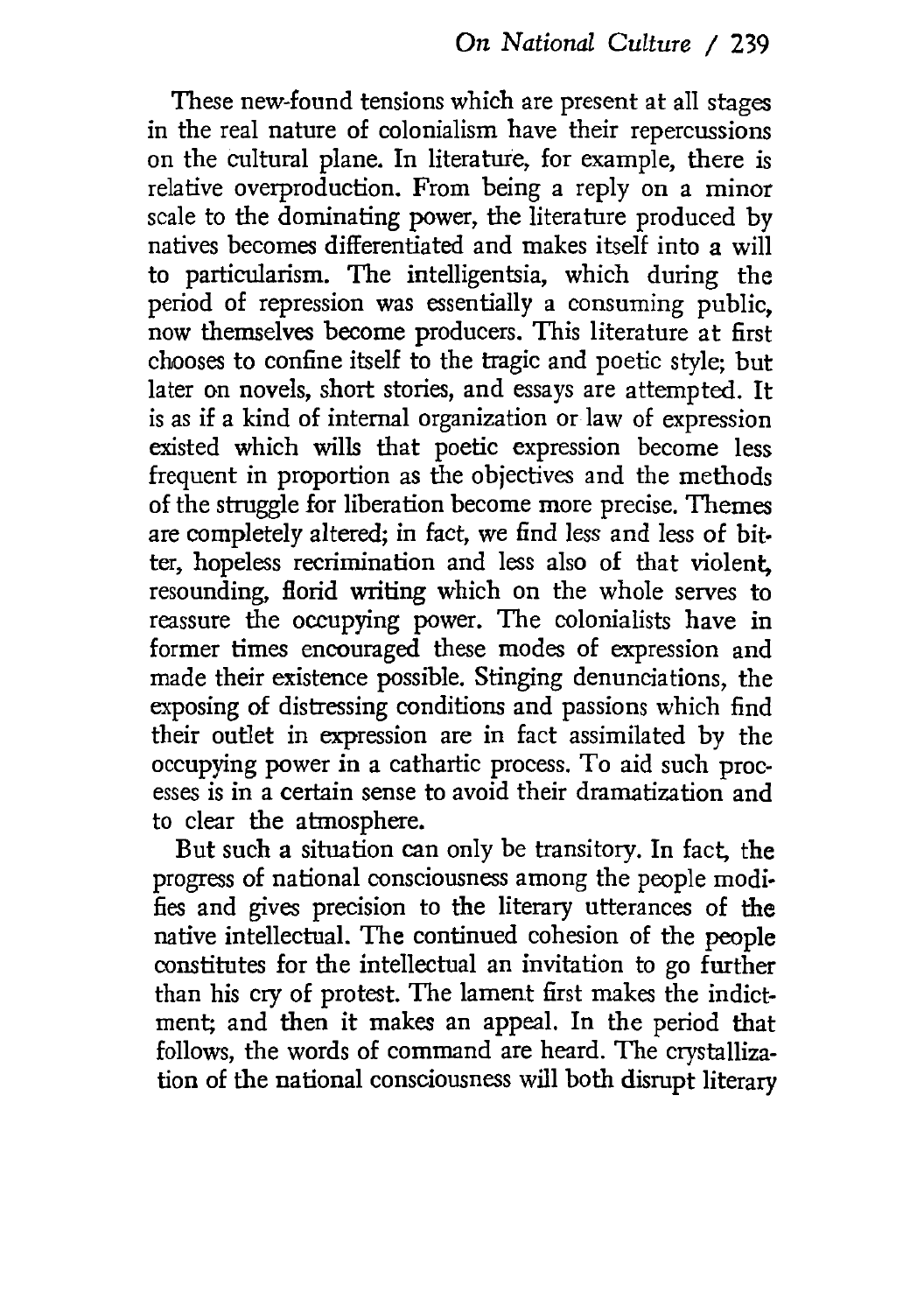styles and themes, and also create a completely new public. While at the beginning the native intellectual used to produce his work to be read exclusively by the oppressor, whether with the intention of charming him or of denouncing him through ethnic or subjectivist means, now the native writer progressively takes on the habit of addressing his own people.

It is only from that moment that we can speak of a national literature. Here there is, at the level of literary creation, the taking up and clarification of themes which are typically nationalist. This may be properly called a literature of combat, in the sense that it calls on the whole people to fight for their existence as a nation. It is a literature of combat, because it molds the national consciousness, giving it form and contours and flinging open before it new and boundless horizons; it is a literature of combat because it assumes responsibility, and because it is the will to liberty expressed in terms of time and space.

On another level, the oral tradition—stories, epics, and songs of the people—which formerly were filed away as set pieces are now beginning to change. The storytellers who used to relate inert episodes now bring them alive and introduce into them modifications which are increasingly fundamental. There is a tendency to bring conflicts up to date and to modernize the kinds of struggle which the stories evoke, together with the names of heroes and the types of weapons. The method of allusion is more and more widely used. The formula "This all happened long ago" is substituted with that of "What we are going to speak of happened somewhere else, but it might well have happened here today, and it might happen tomorrow." The example of Algeria is significant in this context. From 1952-53 on, the storytellers, who were before that time stereotyped and tedious to listen to, completely overturned their traditional methods of storytelling and the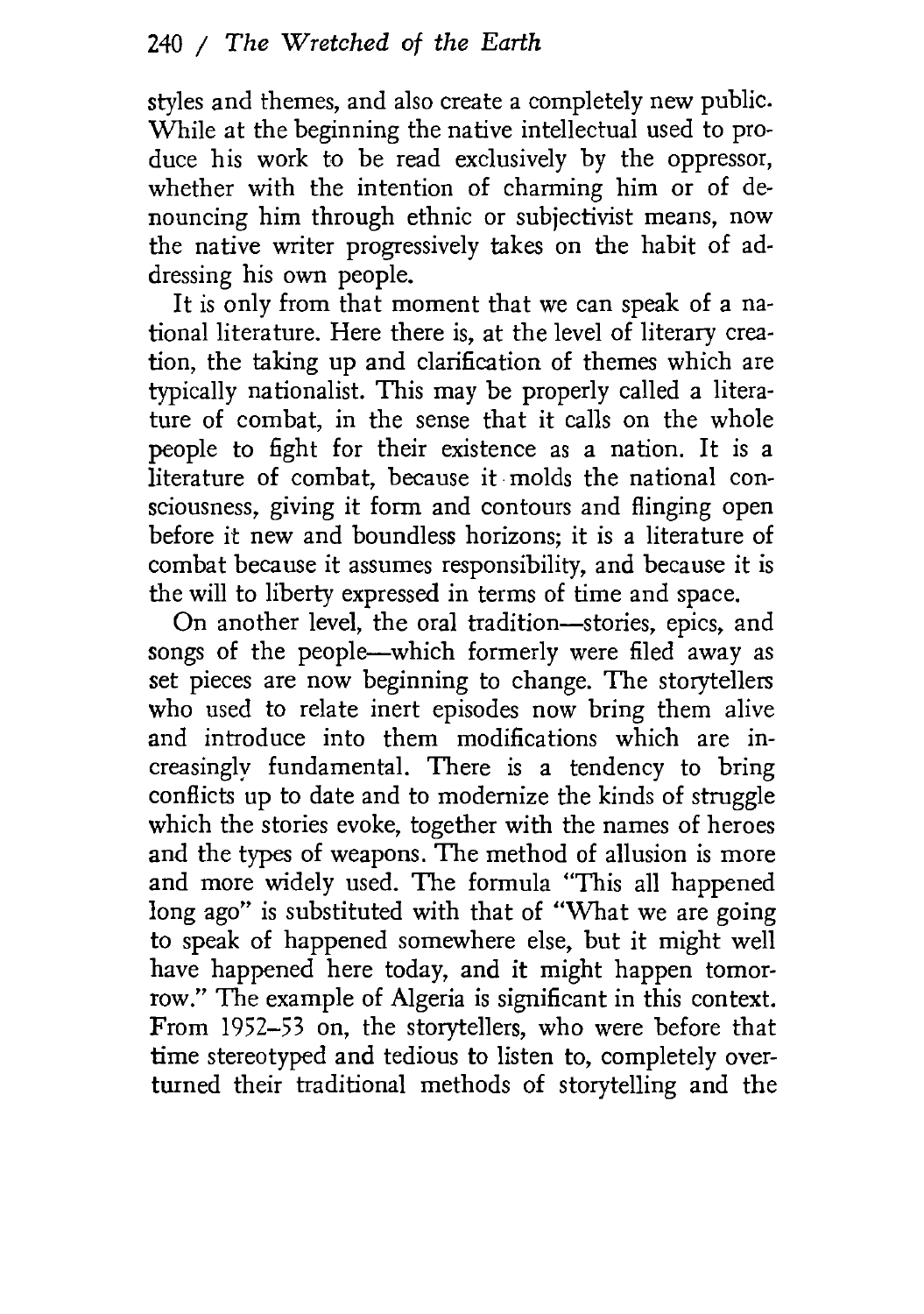contents of their tales. Their public, which was formerly scattered, became compact. The epic, with its typified categories, reappeared; it became an authentic form of entertainment which took on once more a cultural value. Colonialism made no mistake when from 1955 on it proceeded to arrest these storytellers systematically.

The contact of the people with the new movement gives rise to a new rhythm of life and to forgotten muscular tensions, and develops the imagination. Every time the storyteller relates a fresh episode to his public, he presides over a real invocation. The existence of a new type of man is revealed to the public. The present is no longer turned in upon itself but spread out for all to see. The storyteller once more gives free rein to his imagination; he makes innovations and he creates a work of art. It even happens that the characters, which are barely ready for such a transformation—highway robbers or more or less antisocial vagabonds—are taken up and remodeled. The emergence of the imagination and of the creative urge in the songs and epic stories of a colonized country is worth following. The storyteller replies to the expectant people by successive approximations, and makes his way, apparently alone but in fact helped on by his public, toward the seeking out of new patterns, that is to say national patterns. Comedy and farce disappear, or lose their attraction. As for dramatization, it is no longer placed on the plane of the troubled intellectual and his tormented conscience. By losing its characteristics of despair and revolt, the drama becomes part of the common lot of the people and forms part of an action in preparation or already in progress.

Where handicrafts are concerned, the forms of expression which formerly were the dregs of art, surviving as if in a daze, now begin to reach out. Woodwork, for example, which formerly turned out certain faces and attitudes by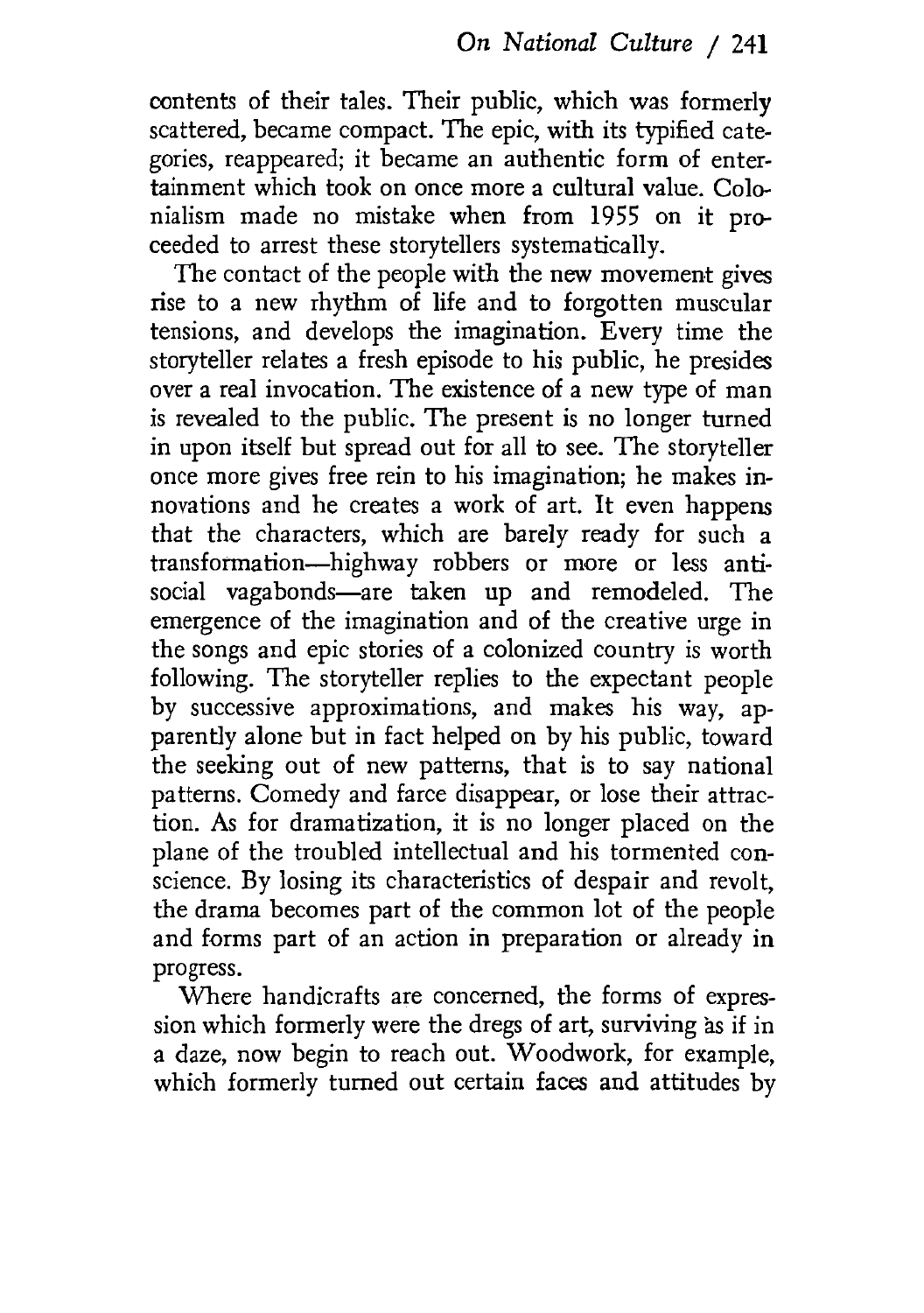the million, begins to be differentiated. The inexpressive or overwrought mask comes to life and the arms tend to be raised from the body as if to sketch an action. Compositions containing two, three, or five figures appear. The traditional schools are led on to creative efforts by the rising avalanche of amateurs or of critics. This new vigor in this sector of cultural life very often passes unseen; and yet its contribution to the national effort is of capital importance. By carving figures and faces which are full of life, and bv taking as his theme a group fixed on the same pedestal, the artist invites participation in an organized movement.

If we study the repercussions of the awakening of national consciousness in the domains of ceramics and pottery-making, the same observations may be drawn. Formalism is abandoned in the craftsman's work. Jugs, jars, and trays are modified, at first imperceptibly, then almost savage'y. The colors, of which formerly there were but few and which obeyed the traditional rules of harmony, increase in number and are influenced by the repercussion of the rising revolution. Certain ochres and blues, which seemed forbidden to all eternity in a given cultural area, now assert themselves without giving rise to scandal. In the same way the s ylization of the human face, which according to sociologists is typical of very clearly defined regions, becomes suddenly completely relative. The specialist coming from the home country and the ethnologist are quick to note these changes. On the whole such changes are condemned in the name of a rigid code of artistic style and of a cultural life which grows up at the heart of the colonial system. The colonialist specialists do not recognize : hese new forms and rush to the help of the traditions of the indigenous society. It is the colonialists who become the defenders of the native style. We remember perfectly, and the example took on a certain measure of importance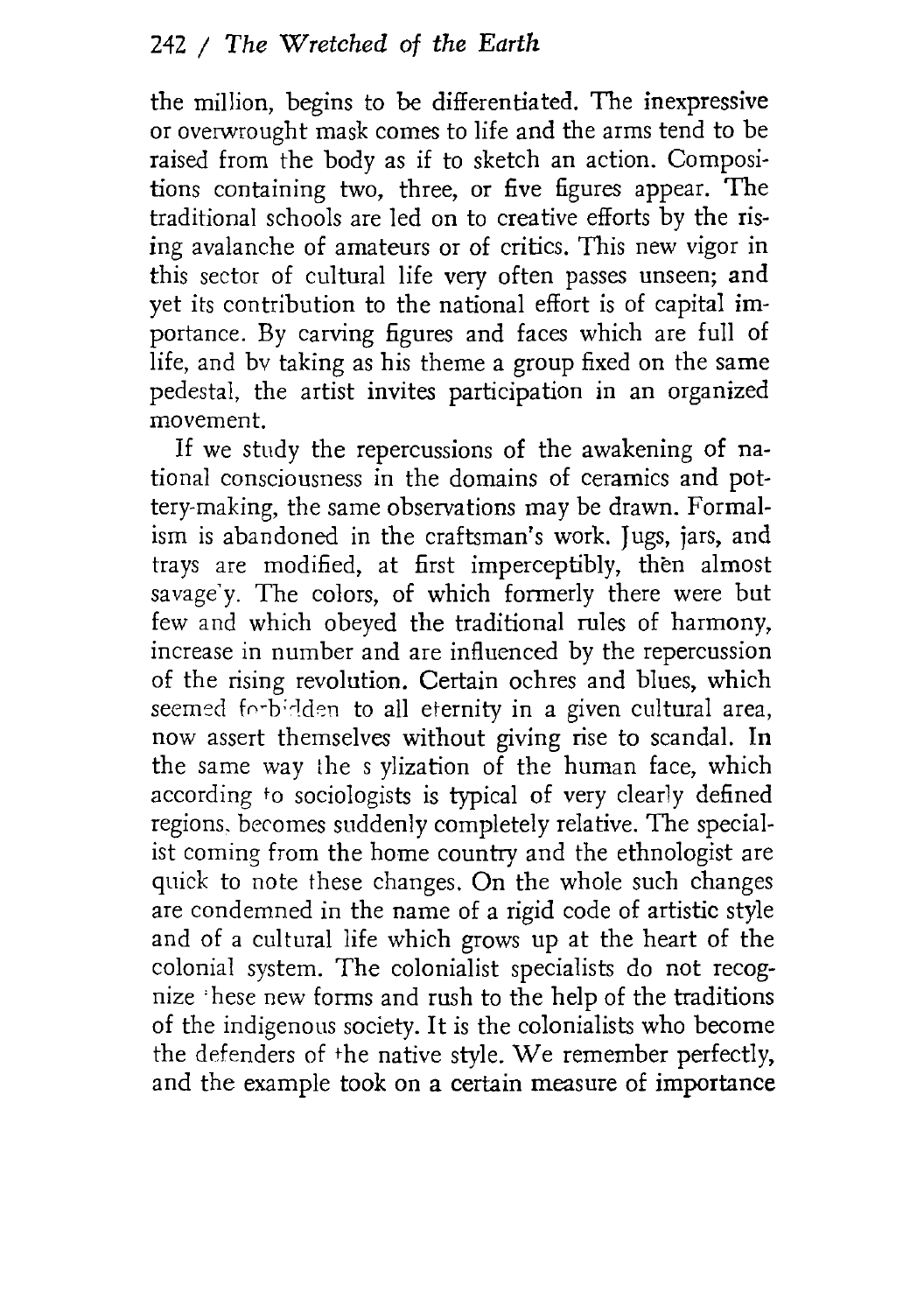since the real nature of colonialism was not involved, the reactions of the white jazz specialists when after the Second World War new styles such as the be-bop took definite shape. The fact is that in their eyes jazz should only be the despairing, broken-down nostalgia of an old Negro who is trapped between five glasses of whiskey, the curse of his race, and the racial hatred of the white men. As soon as the Negro comes to an understanding of himself, and understands the rest of the world differently, when he gives birth to hope and forces back the racist universe, it is clear that his trumpet sounds more clearly and his voice less hoarsely. The new fashions in jazz are not simply born of economic competition. We must without any doubt see in them one of the consequences of the defeat, slow but sure, of the southern world of the United States. And it is not utopian to suppose that in fifty years' time the type of jazz howl hiccuped by a poor misfortunate Negro will be upheld only by the whites who believe in it as an expression of negritude, and who are faithful to this arrested image of a type of relationship.

We might in the same way seek and find in dancing, singing, and traditional rites and ceremonies the same upward-springing trend, and make out the same changes and the same impatience in this field. Well before the political or fighting phase of the national movement, an attentive spectator can thus feel and see the manifestation of new vigor and feel the approaching conflict. He will note unusual forms of expression and themes which are fresh and imbued with a power which is no longer that of invocation but rather of the assembling of the people, a summoning together for a precise purpose. Everything works together to awaken the native's sensibility and to to make unreal and inacceptable the contemplative attitude, or the acceptance of defeat. The native rebuilds his perceptions because he renews the purpose and dynamism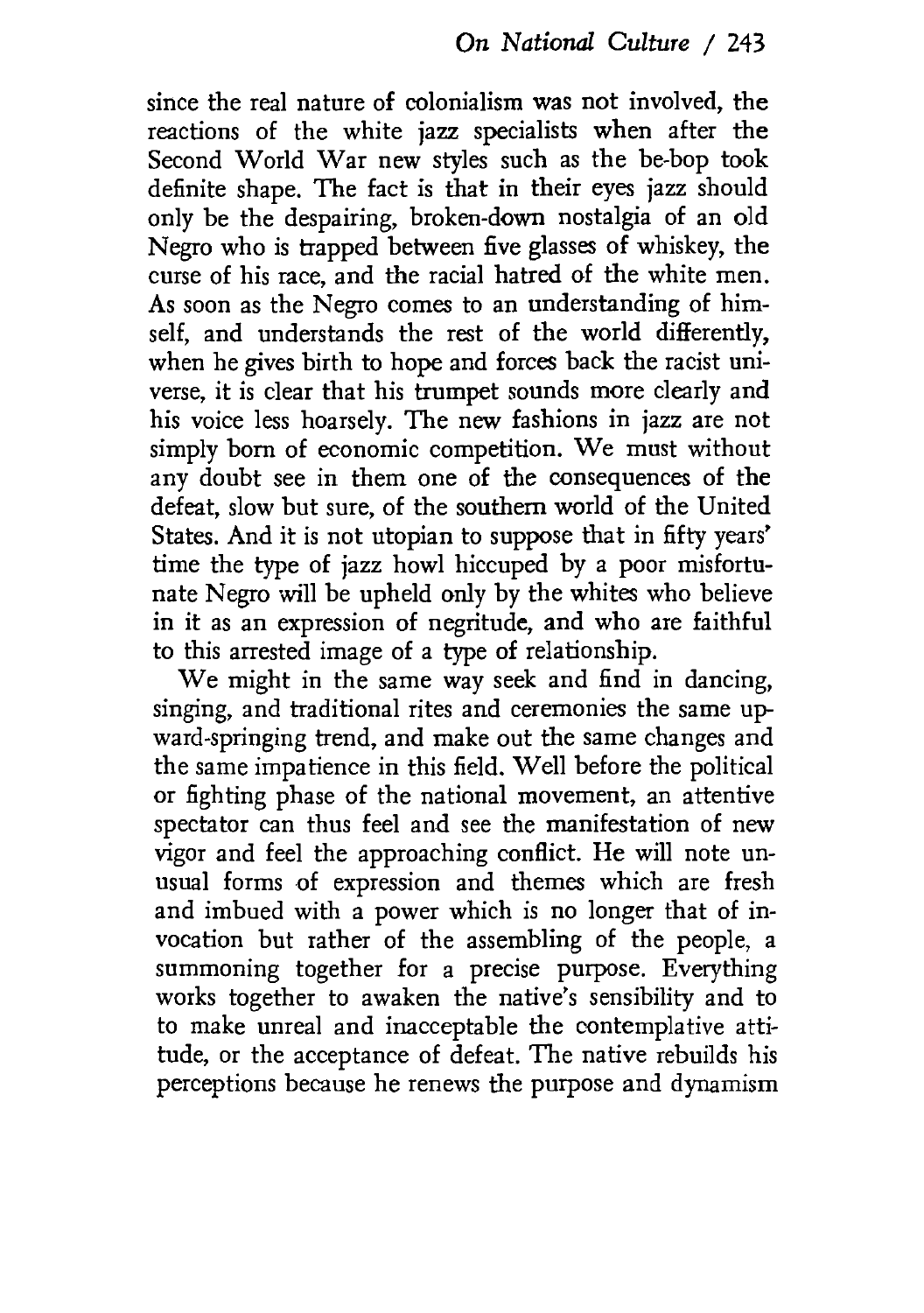of the craftsmen, of dancing and music, and of literature and the oral tradition. His world comes to lose its accursed character. The conditions necessary for the inevitable conflict are brought together.

We have noted the appearance of the movement in cultural forms and we have seen that this movement and these new forms are linked to the state of maturity of the national consciousness. Now, this movement tends more and more to express itself objectively, in institutions. From thence comes the need for a national existence, whatever the cost.

A frequent mistake, and one which is moreover hardly justifiable, is to try to find cultural expressions for and to give new values to native culture within the framework of colonial domination. This is why we arrive at a proposition which at first sight seems paradoxical: the fact that in a colonized country the most elementary, most savage, and the most undifferentiated nationalism is the most fervent and efficient means of defending national culture. For culture is first the expression of a nation, the expression of its preferences, of its taboos and of its patterns. It is at every stage of the whole of society that other taboos, values, and patterns are formed. A national culture is the sum total of all these appraisals; it is the result of internal and external tensions exerted over society as a whole and also at every level of that society. In the colonial situation, culture, which is doubly deprived of the support of the nation and of the state, falls away and dies. The condition for its existence is therefore national liberation and the renaissance of the state.

The nation is not only the condition of culture, its fruitfulness, its continuous renewal, and its deepening. It is also a necessity. It is the fight for national existence which sets culture moving and opens to it the doors of creation. Later on it is the nation which will ensure the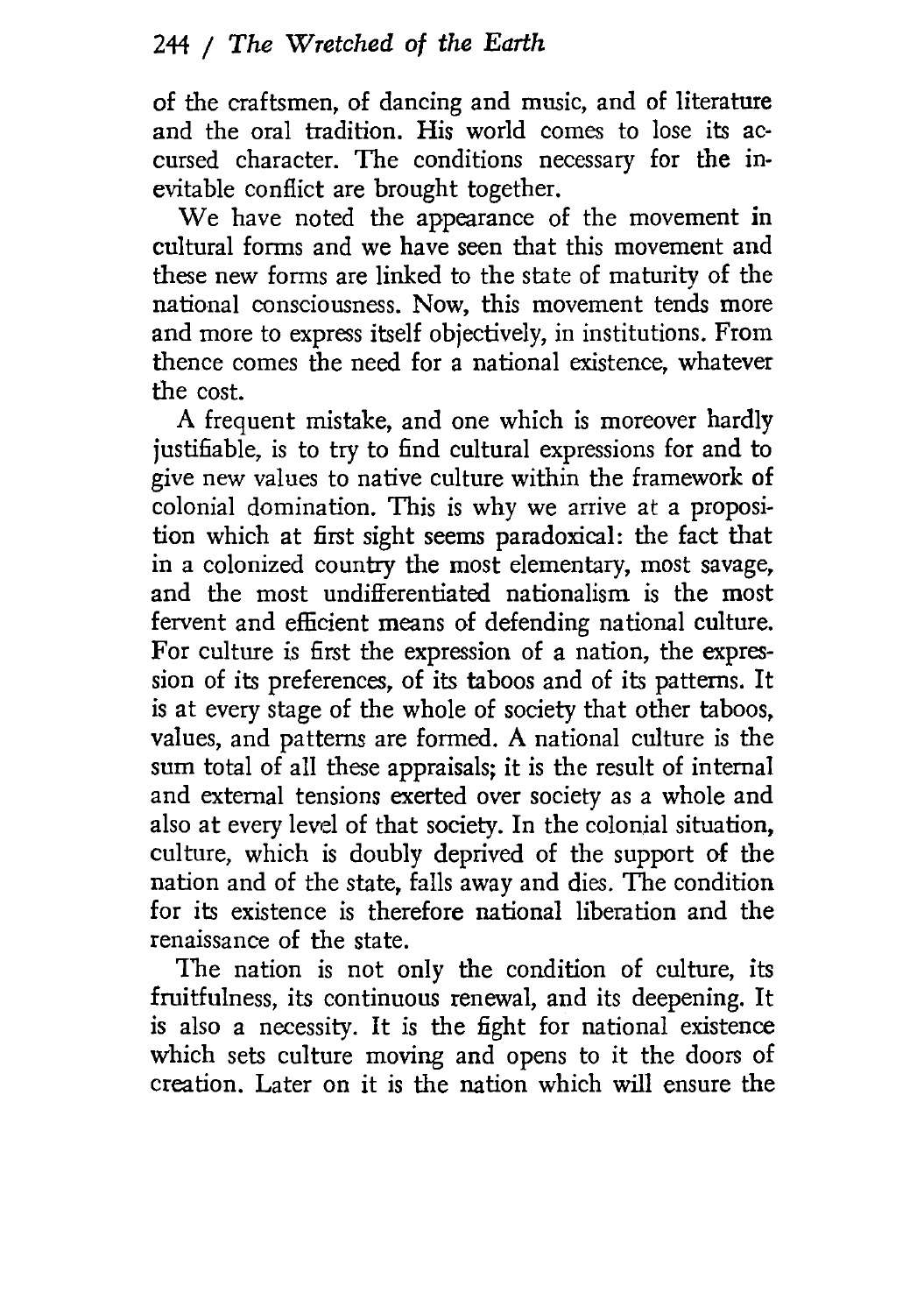conditions and framework necessary to culture. The nation gathers together the various indispensable elements necessary for the creation of a culture, those elements which alone can give it credibility, validity, life, and creative power. In the same way it is its national character that will make such a culture open to other cultures and which will enable it to influence and permeate other cultures. A non-existent culture can hardly be expected to have bearing on reality, or to influence reality. The first necessity is the re-establishment of the nation in order to give life to national culture in the strictly biological sense of the phrase.

Thus we have followed the breakup of the old strata of culture, a shattering which becomes increasingly fundamental; and we have noticed, on the eve of the decisive conflict for national freedom, the renewing of forms of expression and the rebirth of the imagination. There remains one essential question: what are the relations between the struggle—whether political or military—and culture? Is there a suspension of culture during the conflict? Is the national struggle an expression of a culture? Finally, ought one to say that the battle for freedom however fertile *a posteriori* with regard to culture is in itself a negation of culture? In short, is the struggle for liberation a cultural phenomenon or not?

We believe that the conscious and organized undertaking by a colonized people to re-establish the sovereignty of that nation constitutes the most complete and obvious cultural manifestation that exists. It is not alone the success of the struggle which afterward gives validity and vigor to culture; culture is not put into cold storage during the conflict. The struggle itself in its development and in its internal progression sends culture along different paths and traces out entirely new ones for it. The struggle for freedom does not give back to the national culture its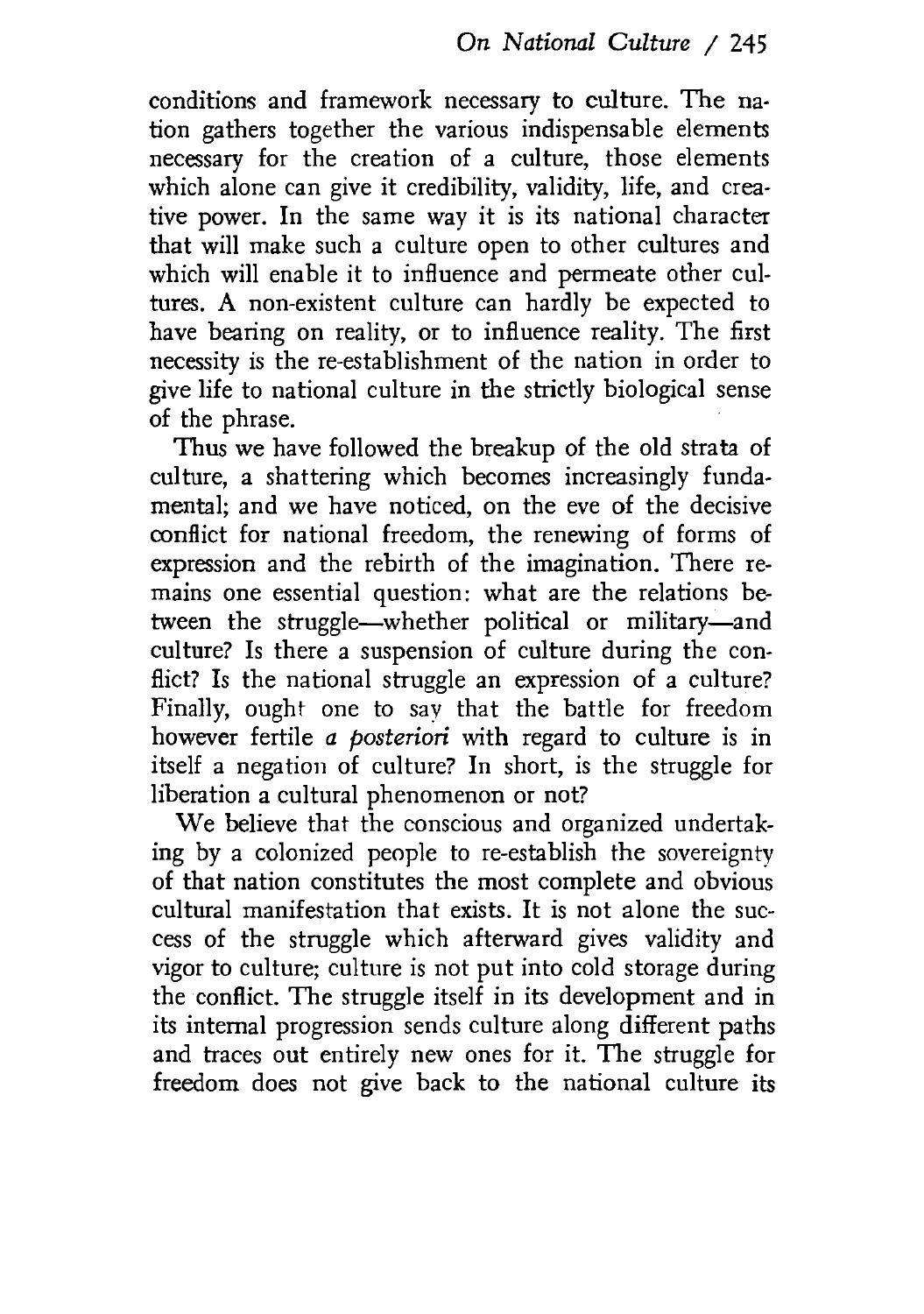former value and shapes; this struggle which aims at a fundamentally different set of relations between men cannot leave intact either the form or the content of the people's culture. After the conflict there is not only the disappearance of colonialism but also the disappearance of the colonized man.

This new humanity cannot do otherwise than define a new humanism both for itself and for others. It is prefigured in the objectives and methods of the conflict. A struggle which mobilizes all classes of the people and which expresses their aims and their impatience, which is not afraid to count almost exclusively on the people's support, will of necessity triumph. The value of this type of conflict is that it supplies the maximum of conditions necessary for the development and aims of culture. After national freedom has been obtained in these conditions, there is no such painful cultural indecision which is found in certain countries which are newly independent, because the nation by its manner of coming into being and in the terms of its existence exerts a fundamental influence over culture. A nation which is born of the people's concerted action and which embodies the real aspirations of the people while changing the state cannot exist save in the expression of exceptionally rich forms of culture.

The natives who are anxious for the culture of their country rnd who wish to give to it a universal dimension ought not therefore to place their confidence in the single principle of inevitable, undifferentiated independence written into the consciousness of the people in order to achieve their task. The liberation of the nation is one thing; the methods and popular content of the fight are another. It seems to us that the future of national culture and its riches are equally also part and parcel of the values which have ordained the struggle for freedom.

And now it is time to denounce certain pharisees. Na-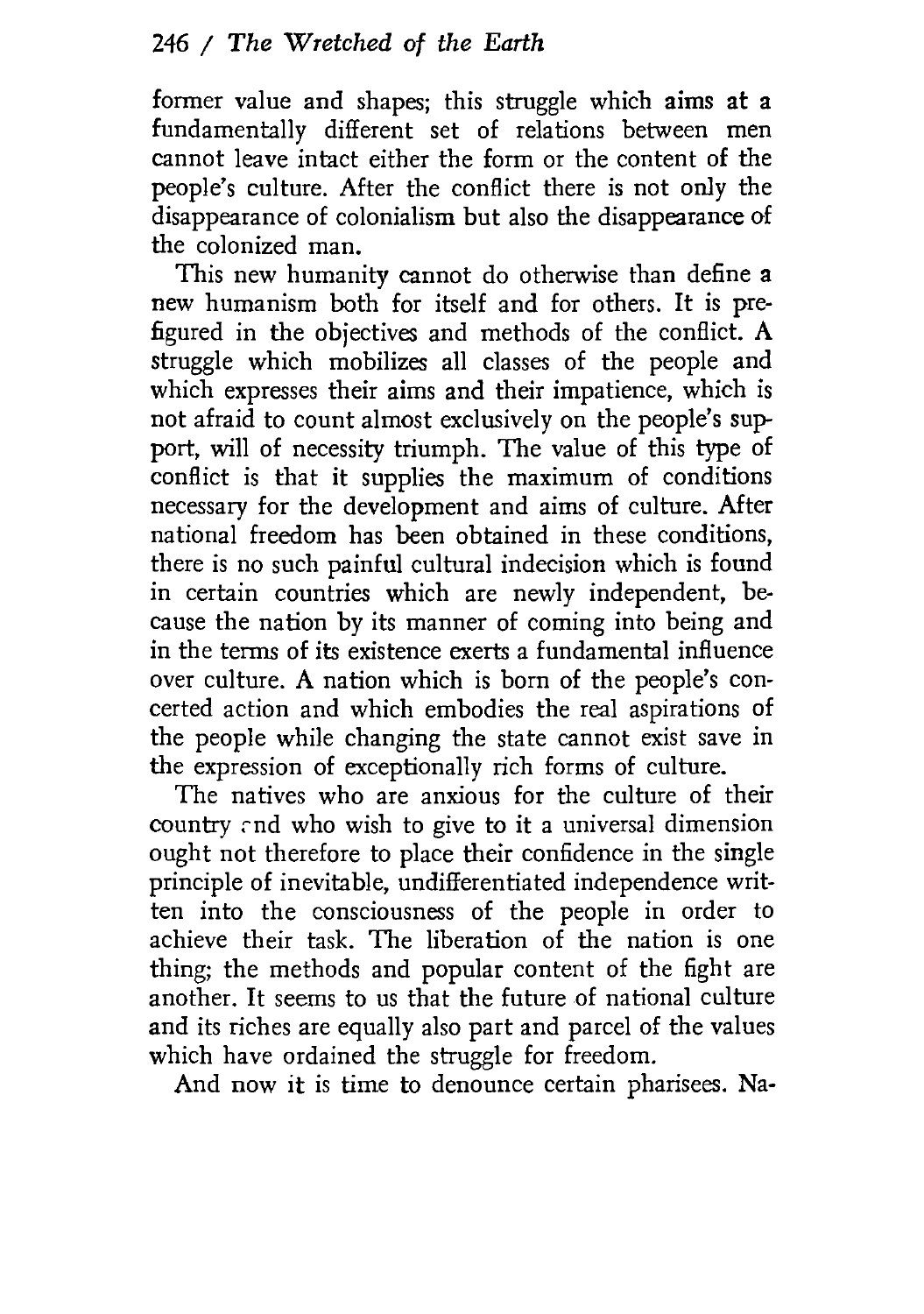tional claims, it is here and there stated, are a phase that humanity has left behind. It is the day of great concerted actions, and retarded nationalists ought in consequence to set their mistakes aright. We however consider that the mistake, which may have very serious consequences, lies in wishing to skip the national period. If culture is the expression of national consciousness, I will not hesitate to affirm that in the case with which we are dealing it is the national consciousness which is the most elaborate form of culture.

The consciousness of self is not the closing of a door to communication. Philosophic thought teaches us, on the contrary, that it is its guarantee. National consciousness, which is not nationalism, is the only thing that will give us an international dimension. This problem of national consciousness and of national culture takes on in Africa a special dimension. The birth of national consciousness in Africa has a strictly contemporaneous connection with the African consciousness. The responsibility of the African as regards national culture is also a responsibility with regard to African Negro culture. This joint responsibility is not the fact of a metaphysical principle but the awareness of a simple rule which wills that every independent nation in an Africa where colonialism is still entrenched is an encircled nation, a nation which is fragile and in permanent danger.

If man is known by his acts, then we will say that the most urgent thing today for the intellectual is to build up his nation. If this building up is true, that is to say if it interprets the manifest will of the people and reveals the eager African peoples, then the building of a nation is of necessity accompanied by the discovery and encouragement of universalizing values. Far from keeping aloof from other nations, therefore, it is national liberation which leads the nation to play its part on the stage of history. It is at the